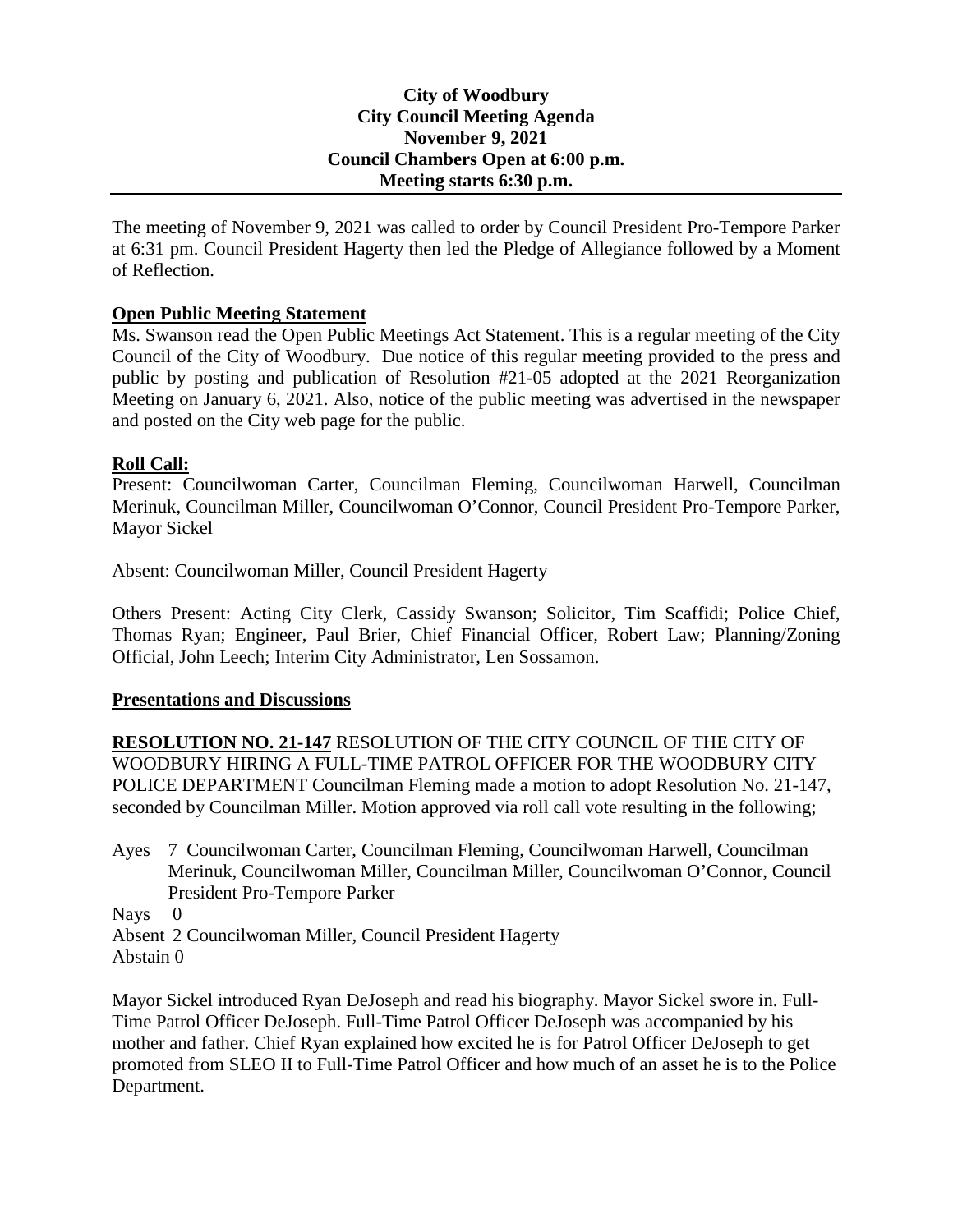# **Open to the Public for Agenda Items**

Council President Pro-Tempore Parker stated the meeting will be opened to the public for agenda items only. Council President Pro-Tempore Parker reminds everyone that each agenda item does have to get read aloud. Councilman Fleming made a motion to open to the public, seconded by Councilwoman O'Connor. Motion approved by unanimous voice vote. Ms. Swanson then read the titles of the Ordinances and Resolutions. Ms. Swanson went on to inform the public that at this time they can come up to the podium to be heard at this time.

Jared Hunter – 23 N. Drexel Street – Mr. Hunter asked if Resolution No. 21-150 was originally on the agenda. Ms. Swanson answered yes. In regard to Resolution No. 21-149, he asked why there is a moratorium on Railroad Avenue. Mr. Brier answered. In regard to Resolution No. 21- 152, Mr. Hunter inquired about the hiring process for the Interim Administrator. Councilwoman O'Connor answered. Mr. Hunter asked if there was resident involvement in this process. Councilwoman O'Connor answered.

Hearing no one, Councilman Fleming made a motion to close to the public, seconded by Councilwoman O'Connor. Motion approved by unanimous voice vote.

## **Ordinances**

**ORDINANCE NO. 2350-21** AN ORDINANCE AUTHORIZING THE TRANSFER OF PROPERTY KNOWN AS BLOCK 168, LOT 2 AND BLOCK 168, LOT 2.01 ON THE OFFICIAL TAX MAP OF THE CITY OF WOODBURY, COUNTY OF GLOUCESTER, STATE OF NEW JERSEY TO GLOUCESTER COUNTY HABITAT FOR HUMANITY, A NON-PROFIT CORPORATION OF THE STATE OF NEW JERSEY PURSUANT TO N.J.S.A. 40A:12-21(l) Ms. Swanson read the title of the Ordinance. Councilman Fleming moved to open to the public on Ordinance 2350-21, seconded by Councilman Miller.

Hearing no one, Councilman Miller made a motion to close to the public on Ordinance 2350-21, seconded by Councilman Fleming.

Councilman Fleming made a motion to adopt Ordinance 2350-21, seconded by Councilman Miller. Motion approved via roll call vote resulting in the following;

Ayes 7 Councilwoman Carter, Councilman Fleming, Councilwoman Harwell, Councilman Merinuk, Councilwoman Miller, Councilman Miller, Councilwoman O'Connor, Council President Pro-Tempore Parker

Nays 0

Absent 2 Councilwoman Miller, Council President Hagerty Abstain 0

# **Resolutions**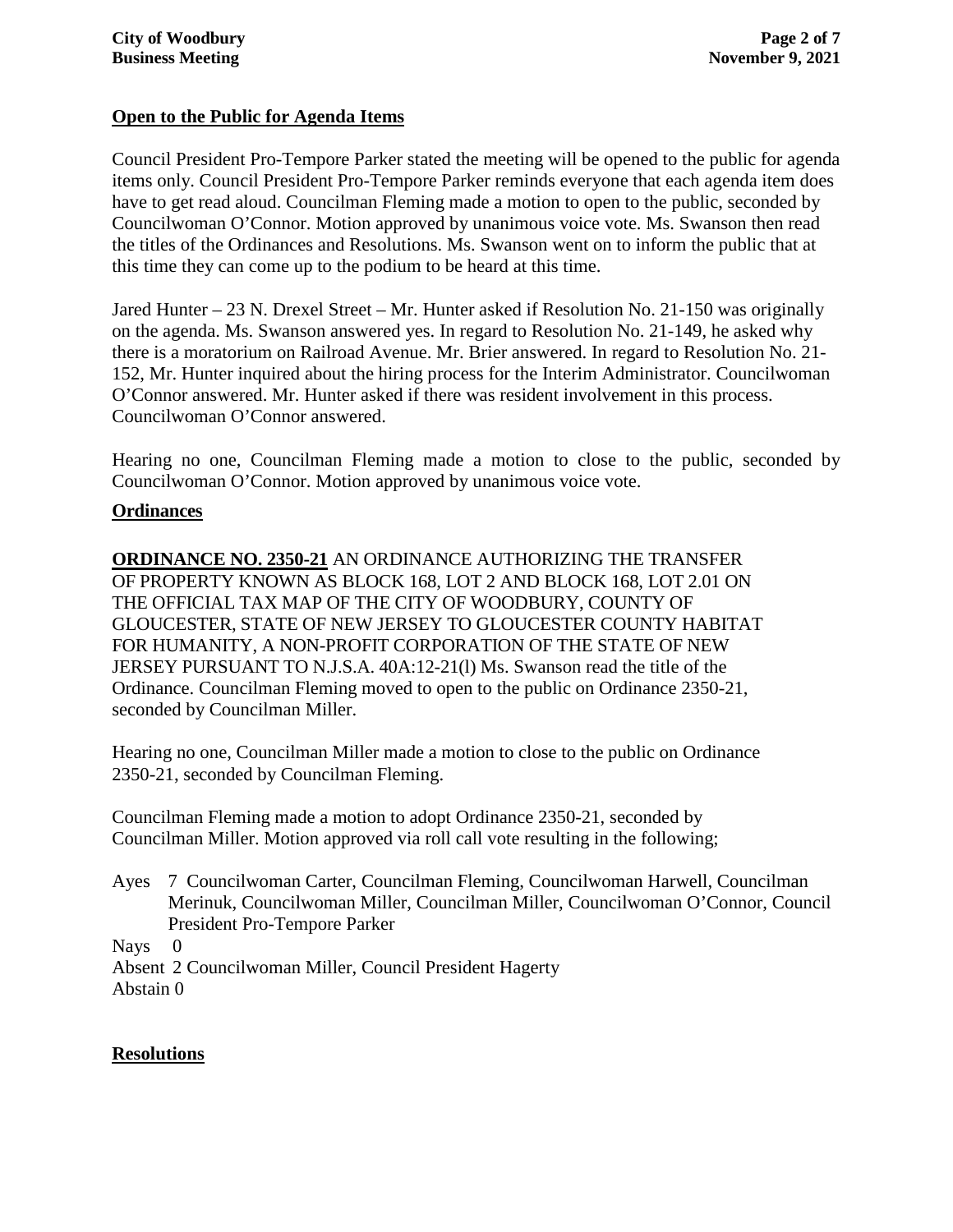## CONSENT AGENDA

**RESOLUTION NO. 21-148** RESOLUTION OF THECITY COUNCIL OF THE CITY OF WOODBURY AUTHORIZING RELEASE OF THE PERFORMANCE GUARANTEE AND ACCEPTING THE MAINTENANCE BOND OF A.C. SCHULTES, INC. FOR THE WELL NO. 7 REDEVELOPMENT & PUMP REPAIRS PROJECT

**RESOLUTION NO. 21-149** RESOLUTION OF THE CITY COUNCIL OF THE CITY OF WOODBURY ESTABLISHING A 5 YEAR MORATORIUM ON THE ISSUANCE OF ROAD OPENING PERMITS FOR RAILROAD AVENUE, NJSH 45 TO SOUTH BARBER AVENUE FROM JULY 14, 2020 THROUGH JULY 13, 2025

**RESOLUTION NO. 21-150** RESOLUTION OF THE CITY COUNCIL OF THE CITY OF WOODBURY ESTABLISHING A 5-YEAR MORATORIUM ON THE ISSUANCE OF ROAD OPENING PERMITS FOR THE PORTIONS OF THE ROADS RESURFACED AS PART OF THE FY2020 LOCAL ROAD MILLING & OVERLAY PROJECT FROM JULY 1, 2021 THROUGH JUNE 30, 2026

**RESOLUTION NO. 21-151** RESOLUTION OF THE CITY COUNCIL OF THE CITY OF WOODBURY TO REIMBURSE TAX PAYMENT BLOCK 46 LOT 6 104 S DAVIS ST

**RESOLUTION NO. 21-152** RESOLUTION OF THE CITY COUNCIL OF THE CITY OF WOODBURY AUTHORIZING EXECUTION OF FIRM AGREEEMENT FOR INTERIM CITY ADMINISTRTOR

## END CONSENT AGENDA

Councilman Miller made a motion to adopt the Consent Agenda as read at the beginning of the meeting, seconded by, Councilman Fleming.

Motion approved via roll call vote resulting in the following;

Ayes 7 Councilwoman Carter, Councilman Fleming, Councilwoman Harwell, Councilman Merinuk, Councilwoman Miller, Councilman Miller, Councilwoman O'Connor, Council President Pro-Tempore Parker

Nays 0

Absent 2 Councilwoman Miller, Council President Hagerty Abstain 0

# **Committee Reports**

Councilman Fleming – Finance Committee – The Finance Committee met on the  $4<sup>th</sup>$  and had lengthy discussion on department budgets. Mr. Law has sent out requests to department heads and hopes to have department budgets back by early December. Councilman Fleming explained that the City has a lease proposal from Enterprise for police vehicles and potentially other departments. This is a big shift in what the City typically does and will take some time.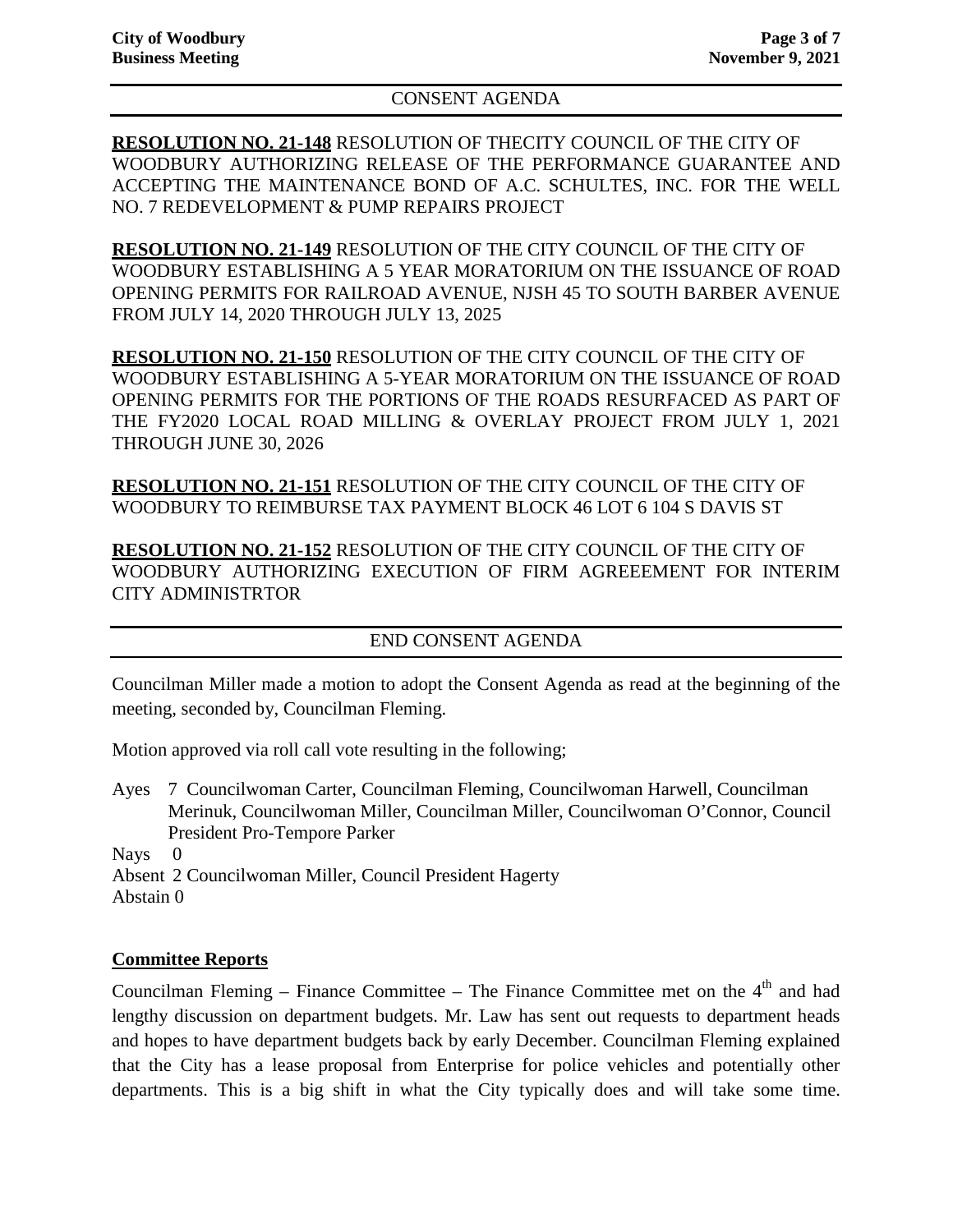Councilman Fleming explained that since there is no longer a full service Hospital on the Inspira Medical Center's Campus, their tax status will change and no longer be tax exempt. We are Hopeful for the tax status change to go in affect in 2022. The Finance Committee has been discussing a tax Ordinance and will provide more information.

# **Report of the Mayor**

Mayor Sickel – Mayor Sickel thanked Councilman Fleming. She went into more detail on the Enterprise Lease, explaining that it is a complete fleet management package, and it would be all departments. There is currently no fleet management in place for the City right now. Mayor Sickel explained the cost makes sense and the Finance Committee and Mr. Law are looking further into what the long term commitment would be will present a plan to Council. Mayor Sickel met with the City Engineer to start developing a 20 Year Infrastructure Plan that will be broken up in 5 year increments. This type of plan hasn't been addressed within the City. We have been looking at various grants for the year 2022 and we are hopeful to apply and receive several grants. Mayor Sickel announced she is working with the Woodbury High School's 21<sup>st</sup> Century Club on doing a Holiday event in the first week of December. Information on the event will be sent out as soon as it is finalized.

## **Report of the Clerk**

Ms. Swanson – Election Day took place on November  $2<sup>nd</sup>$  and Ms. Swanson thanked all the Board Workers, Police Officers, City Hall and Public Works Employees and volunteers who assisted in Election. Board of Election will certify the Election results on November 15. Ms. Swanson informed everyone that City Hall is closed on Thursday, November 11 in Observance of Veterans day and Friday, November 12 for Election Day. The next City Council meeting will also be on a Tuesday, not Wednesday. The meeting date is Tuesday, November 23. Ms. Swanson announced that the 2022 Request for Proposals are available online. Any interested party can retrieve the information on our website, or reach out directly. Responses are due December 9, 2021.

## **Department Announcements**

Paul Breier – Engineer – Mr. Breier informed Council that the Hunter St. Construction Meeting is tomorrow November 10. They are working with Green Acres to bring another bid opening for the Stewart Lake Pedestrian Path Project – Phase 1. Mr. Breier explained that they are aware of the issues on Golf Drive and Lyman Avenue are scheduling P&A Contractors to come back out. We will be holding their performance bond until the issue is resolved. Councilman Fleming asked about the SCADA System and if the bid is going out soon. Mr. Breier responded. Councilman Fleming stated there are a lot of alleyways in Woodbury and asked if we have an understanding of what alley ways we own, and what obligation we have to pave them. Mr. Brier and Mr. Scaffidi answered. Councilwoman O'Connor asked for clarification. Mr. Brier and Mr. Scaffidi answered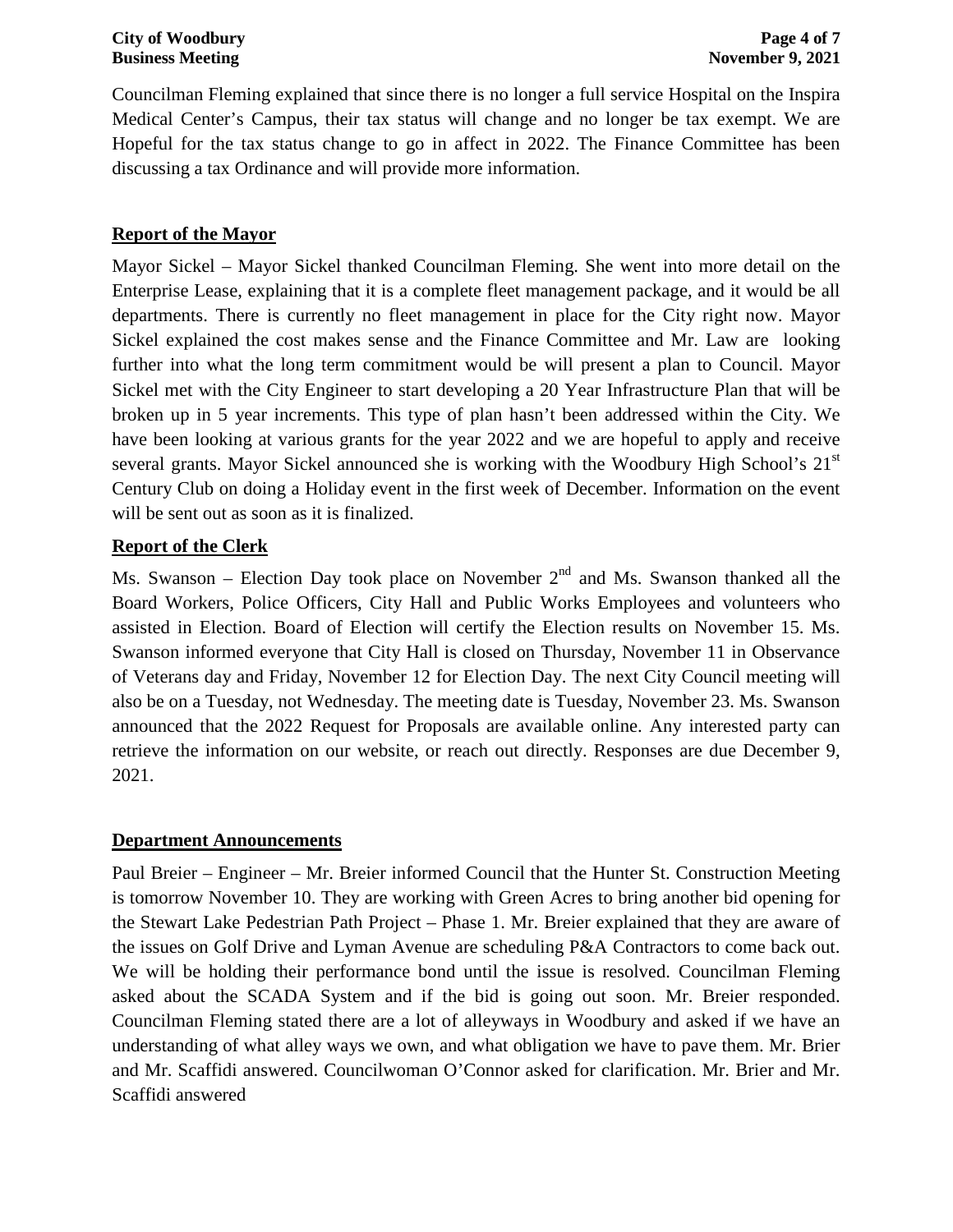Chief Ryan – Police Department - Chief Ryan thanked everyone for their continued support for the Woodbury Police Department

## **Unfinished Business**

No Unfinished Business.

## **New Business**

Councilman Fleming made a motion to approve the 2021 Best Practices, seconded by Councilman Miller. Motion approved by unanimous voice vote.

Mayor Sickel introduced the City of Woodbury's new Interim Administrator Len Sossamon and Municipal Solutions President Dave Everston. Mr. Everston introduced himself and explained the Interim Administrator search process. Mr. Sossamon introduced himself and explained his background. Mr. Sossamon thanked Mayor and Council and is excited to be working with them and for the residents of the City of Woodbury. Mr. Sossamon was exited to hear about the infrastructure plan and the adoption of the best practices. Councilman Merinuk and Mayor Sickel thanked and welcomed Mr. Sossamon.

Councilwoman O'Connor explained the City's Committee meeting set up and brought up the idea of Work Sessions. Councilwoman O'Connor asked if Council would consider passing a motion to start having Work Sessions. Mr. Scaffidi, Mayor Sickel, Council President Pro-Tempore Parker and Councilman Merinuk responded. Council President Pro-Tempore Parker added that this is something Council can look into, but any action on it would take place when Council President Hagerty is present.

## **Open to the Public**

Councilman Fleming made a motion to open to the public, seconded by Councilman Miller. Motion approved by unanimous voice vote.

David Steinberg – 825 E Clements Bridge Road Apt 13, Runnemede – Mr. Steinberg said he came to the previous Council meeting asking Council to consider passing a resolution to not have the LNG (Liquid Nitrogen Gas) plant in Gibbstown. Mr. Steinberg asked what he would need to do for Council to pass this resolution. Mr. Scaffidi answered. Mr. Steinberg said he will reach out to Council President Hagerty and explained why he doesn't believe LNG should be traveling past us. Councilman Merinuk asked Mr. Steinberg where it is in the process in Gibbstown. Mr. Steinberg answered.

Dorothy Foley - 210 West Minister Ave, Merchantville - Ms. Foley explained she is working with Mr. Steinberg and is the President of the Merchantville Green Team. Ms. Foley explained that Merchantville passed a resolution against LNG and implores the City of Woodbury to do the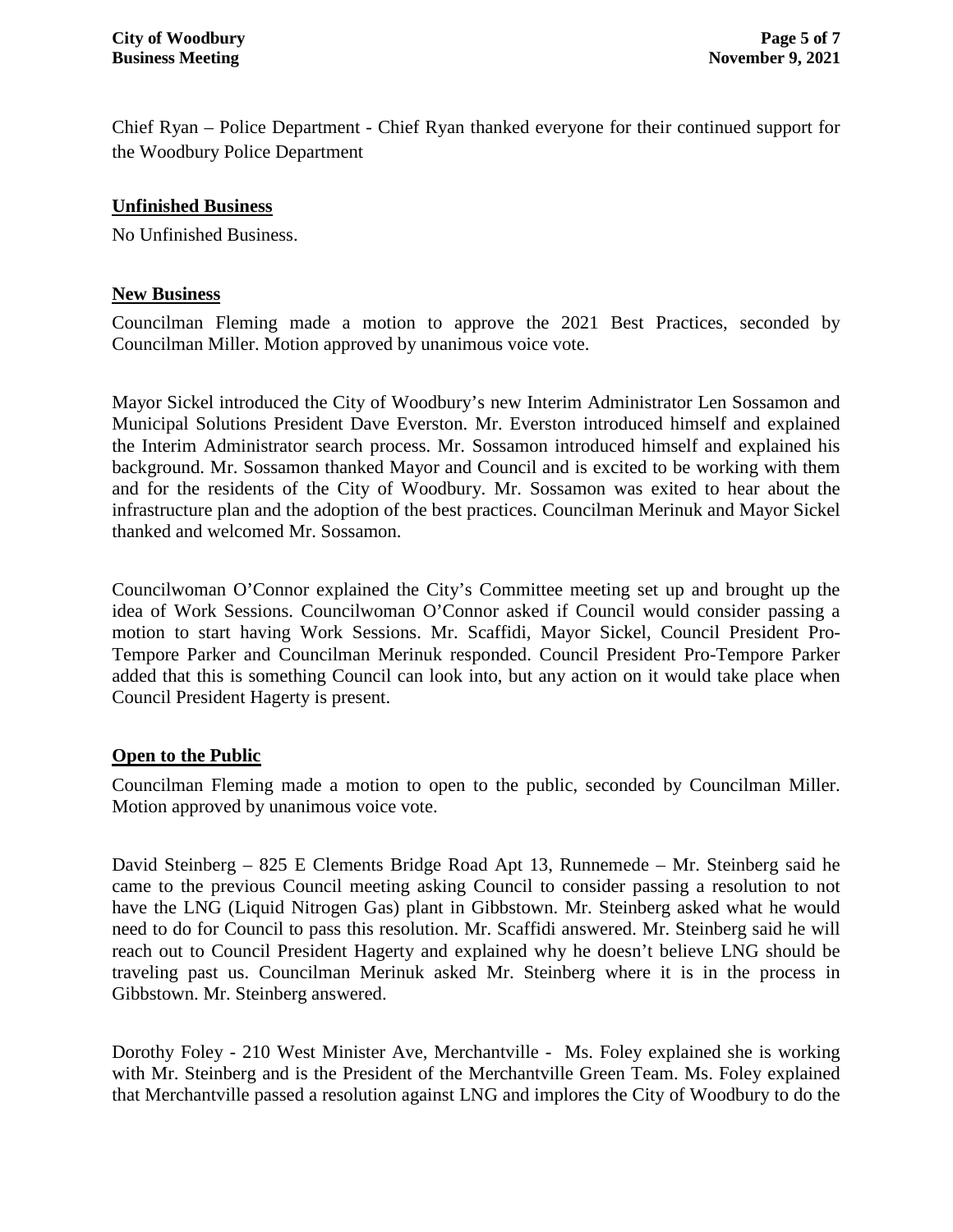same.

Shawn Price – 204 Knighthawk Circle, West Deptford – Ms. Price has been working with Mr. Steinberg and Ms. Foley and agrees with them that City Council should pass a resolution against the LNG trains.

Jared Hunter – 23 N. Drexel St. – Mr. Hunter said he was unable to attend the last City Council meeting on October 27, and wanted to give thanks to Councilwoman O'Connor, Ms. Swanson, the Police Department, and the Public Works Department for their assistance and participation in Woodbury Heart and Soul's Homes on Hopkins event on October 23. The Boy Scouts donated pizzas and 7 front doors on Hopkins Street were able to get painted. Councilwoman O'Connor thanked Mr. Hunter

Tony Alveario – 522 Delaware St. – Mr. Alveario wanted to know if the potential work sessions would be open to the public. Mr. Scaffidi answered. Mr. Alveario wanted to correct a mistake on the GCL (Glassboro-Camden Line) leaflet that was handed out; Item 1 lists 97 trade runs, but it is actually 147 trade runs; Item 6, lists 1500 times, but is actually 2300 times a day. Mr. Alveario then gave several reasons as to why the GCL train is bad for the City of Woodbury. He explained that the Say No to GCL is not political, but will back any politicians, regardless of party, who do not back the GCL. Mr. Alveario said the Say No to GCL group believes the leaflet the Say Yes to GCL group published is lies.

Ed Laverty – 1035 Moore Rd., West Deptford – Mr. Laverty would like Council to have a resolution to the Woodbury Fire Department and Volunteer Firefighter issues before someone gets hurt, as this has gone on long enough. Councilman Merinuk thanked Mr. Laverty.

Mr. Steinberg announced he is a Heart and Soul coach in another municipality and will be reaching out to Mr. Hunter.

Hearing no one, Councilman Fleming made a motion to close to the public, seconded by Councilman Miller. Motion approved by unanimous voice vote.

**RESOLUTION NO. 21-153** RESOLUTION OF THE CITY COUNCIL OF THE CITY OF WOODBURY AUTHORIZING A CLOSED SESSION TO DISCUSS MATTERS RELATING TO LITIGATION, NEGOTIATIONS AND ATTORNEY-CLIENT PRIVILEGE; HUGHES VS. THE CITY OF WOODBURY ET Al Councilman Miller made a motion to pass Resolution 21- 153 and enter closed session, seconded by Councilwoman O'Connor.

Motion approved via roll call vote resulting in the following;

Ayes 7 Councilwoman Carter, Councilman Fleming, Councilwoman Harwell, Councilman Merinuk, Councilwoman Miller, Councilman Miller, Councilwoman O'Connor, Council President Pro-Tempore Parker